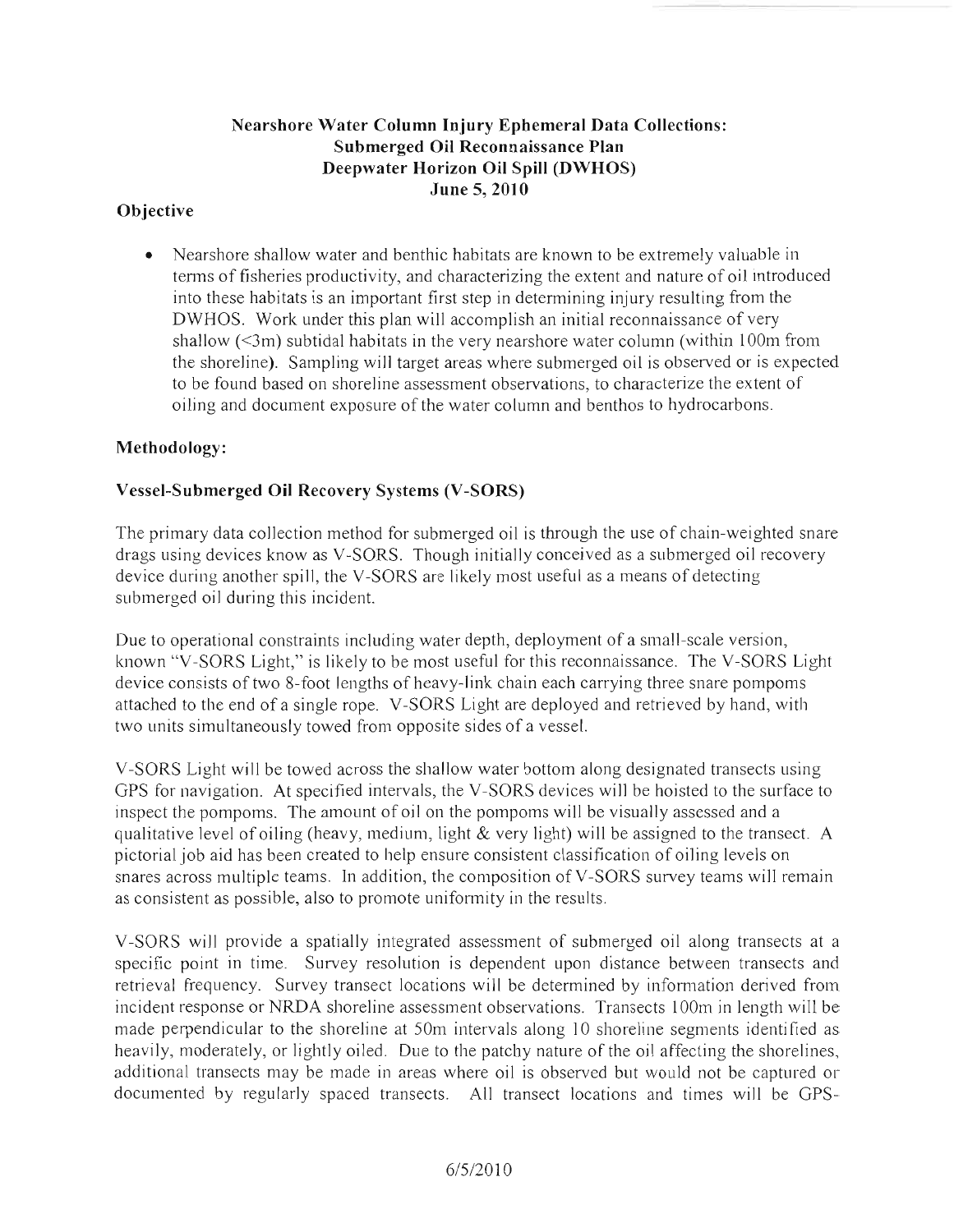referenced and recorded on data sheets, and all drag results will be photo-documented. Survey teams will also attempt to document the extent of any submerged oil that is visible from the surface.

# **Opportunistic biological sampling**

As able, survey teams will carry out reconnaissance of biota present at snare drag locations. Deployment of small seine or trawl nets and/or ponar grab samples will be made concurrent with snare deployments for in situ recording of conspicuous biota, for the purpose of characterizing the biological communities present at sampling locations.

Equipment

- (2) 15'-20' shallow-draft boats capable of handling near-shore beachfront conditions
- V-SORS hardware (header bars, chain, rings, etc.)
- (6) trained personnel (staff recommended)
- $\bullet$  (4) 12 hr days for sampling per boat
- (2) 8 hr days for sample prep, handling, and shipping
- (6) boxes Nitrile gloves, Nomex coveralls
- (2) Ponar grab samplers mounted on poles
- 1200 sorbent pompoms
- Plastic sheeting
- Decontamination supplies (detergent, garbage bags)
- Food/water for remote deployment of personnel
- 2 GPS units with extra batteries
- 2 digital cameras with extra batteries
- 2 trawl or seine nets
- Clear tape

Sample collection methodology, handling, and decontamination procedures will follow accepted standards to ensure the highest quality data will be collected.

### **Estimated costs**

Agency personnel and boats will be used for V-SORS deployment. Biological sampling gear (nets, grab samplers): \$500 V -SORS hardware and snares: \$3000 PPE & decontamination supplies: \$500 Miscellaneous (batteries, tape, food & water, etc.): \$500 Total: \$4500

Approval of this work plan is for the purposes of obtaining data for the Natural Resource Damage Assessment. Parties each reserve its right to produce its own independent interpretation and analysis of any data collected pursuant to this work plan.